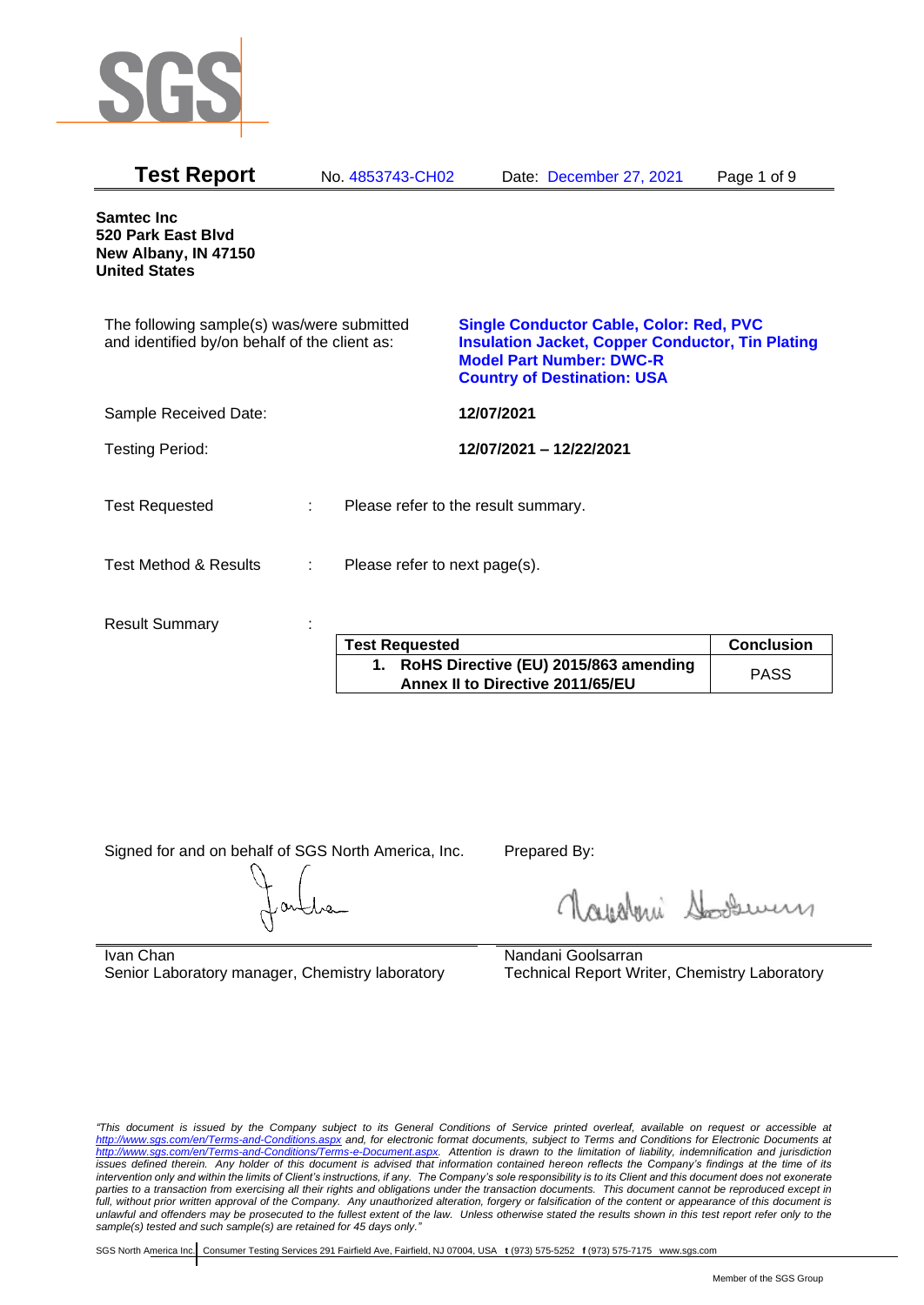

### **Test Report** No. 4853743-CH02 Date: December 27, 2021 Page 2 of 9

#### **1. RoHS Directive (EU) 2015/863 amending Annex II to Directive 2011/65/EU**

**Testing was done at an SGS Affiliate Laboratory:**

Test Part Description :

| Specimen<br>No. | <b>SGS Sample ID</b>               | <b>Description</b>                                                       |
|-----------------|------------------------------------|--------------------------------------------------------------------------|
|                 |                                    |                                                                          |
| $1_{.}$         |                                    | HKT21-061819.003 Red soft plastic w/ white printing - PVC outer jacket.  |
| 2.              |                                    | HKT21-061819.004 Metal w/ silvery plating (base: coppery metal) - Copper |
|                 | conductor with tin plating.        |                                                                          |
| Remarks :       |                                    |                                                                          |
|                 | $(1)$ 1 mg/kg = 1 ppm = 0.0001%    |                                                                          |
|                 | (2) MDL = Method Detection Limit   |                                                                          |
|                 | $(3)$ ND = Not Detected ( $<$ MDL) |                                                                          |

(4) "-" = Not Regulated

#### **RoHS Directive (EU) 2015/863 amending Annex II to Directive 2011/65/EU.**

Test Method : With reference to IEC 62321-4:2013+A1:2017, IEC62321-5:2013, IEC62321-7-2:2017, IEC62321-6:2015 and IEC62321-8:2017, analyzed by ICP-OES, UV-Vis and GC-MS. (Decision Rule: please refer to appendix 1: Category 1).

| Test Item $(s)$               | Limit | Unit   | MDL.                     | 003.      |
|-------------------------------|-------|--------|--------------------------|-----------|
| Cadmium (Cd).                 | 100   | mg/kg. | $\overline{c}$           | ND        |
| Lead (Pb).                    | 1,000 | mg/kg. | $\mathbf{2}$             | <b>ND</b> |
| Mercury (Hg).                 | 1,000 | mg/kg. | $\overline{c}$           | ND        |
| Hexavalent Chromium (Cr(VI)). | 1,000 | mg/kg. | 8                        | ND        |
| Sum of PBBs.                  | 1,000 | mg/kg. |                          | ND        |
| Monobromobiphenyl.            |       | mg/kg. | 5                        | ND        |
| Dibromobiphenyl.              |       | mg/kg. | 5                        | ND        |
| Tribromobiphenyl.             |       | mg/kg. | 5                        | ND        |
| Tetrabromobiphenyl.           |       | mg/kg. | 5                        | ND        |
| Pentabromobiphenyl.           |       | mg/kg. | 5                        | <b>ND</b> |
| Hexabromobiphenyl.            |       | mg/kg. | 5                        | ND        |
| Heptabromobiphenyl.           |       | mg/kg. | 5                        | ND        |
| Octabromobiphenyl.            |       | mg/kg. | 5                        | ND        |
| Nonabromobiphenyl.            |       | mg/kg. | 5                        | ND        |
| Decabromobiphenyl.            |       | mg/kg. | 5                        | ND        |
| Sum of PBDEs.                 | 1,000 | mg/kg. | $\overline{\phantom{0}}$ | <b>ND</b> |
| Monobromodiphenyl ether.      |       | mg/kg. | 5                        | <b>ND</b> |
| Dibromodiphenyl ether.        |       | mg/kg. | 5                        | ND        |
| Tribromodiphenyl ether.       |       | mg/kg. | 5                        | <b>ND</b> |

*"This document is issued by the Company subject to its General Conditions of Service printed overleaf, available on request or accessible at <http://www.sgs.com/en/Terms-and-Conditions.aspx> and, for electronic format documents, subject to Terms and Conditions for Electronic Documents at [http://www.sgs.com/en/Terms-and-Conditions/Terms-e-Document.aspx.](http://www.sgs.com/en/Terms-and-Conditions/Terms-e-Document.aspx) Attention is drawn to the limitation of liability, indemnification and jurisdiction issues defined therein. Any holder of this document is advised that information contained hereon reflects the Company's findings at the time of its intervention only and within the limits of Client's instructions, if any. The Company's sole responsibility is to its Client and this document does not exonerate*  parties to a transaction from exercising all their rights and obligations under the transaction documents. This document cannot be reproduced except in *full, without prior written approval of the Company. Any unauthorized alteration, forgery or falsification of the content or appearance of this document is unlawful and offenders may be prosecuted to the fullest extent of the law. Unless otherwise stated the results shown in this test report refer only to the sample(s) tested and such sample(s) are retained for 45 days only."*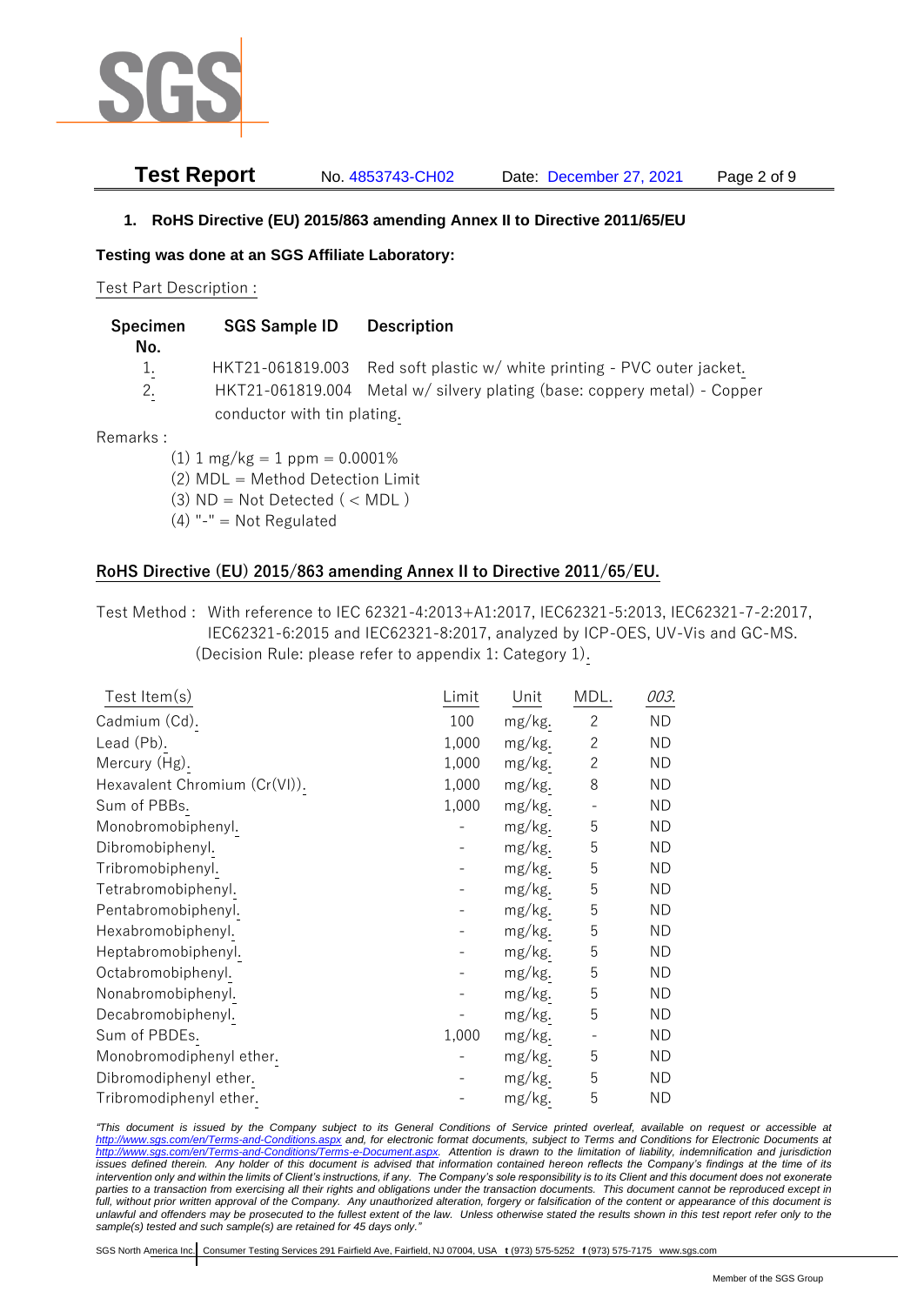

| <b>Test Report</b>                   | No. 4853743-CH02             |        | Date: December 27, 2021 |           | Page 3 of 9 |
|--------------------------------------|------------------------------|--------|-------------------------|-----------|-------------|
|                                      |                              |        |                         |           |             |
| Test Item $(s)$                      | Limit                        | Unit   | MDL.                    | 003.      |             |
| Tetrabromodiphenyl ether.            |                              | mg/kg. | 5                       | <b>ND</b> |             |
| Pentabromodiphenyl ether.            |                              | mg/kg. | 5                       | <b>ND</b> |             |
| Hexabromodiphenyl ether.             | $\qquad \qquad \blacksquare$ | mg/kg. | 5                       | ΝD        |             |
| Heptabromodiphenyl ether.            |                              | mg/kg. | 5                       | ΝD        |             |
| Octabromodiphenyl ether.             |                              | mg/kg. | 5                       | ΝD        |             |
| Nonabromodiphenyl ether.             |                              | mg/kg. | 5                       | ΝD        |             |
| Decabromodiphenyl ether.             |                              | mg/kg. | 5                       | <b>ND</b> |             |
| Dibutyl Phthalate (DBP).             | 1,000                        | mg/kg. | 50                      | ΝD        |             |
| Benzylbutyl Phthalate (BBP).         | 1,000                        | mg/kg. | 50                      | ΝD        |             |
| Bis-(2-ethylhexyl) Phthalate (DEHP). | 1,000                        | mg/kg. | 50                      | 369       |             |
| Diisobutyl Phthalate (DIBP).         | 1,000                        | mg/kg. | 50                      | ND        |             |

Notes :

(1) The maximum permissible limit is quoted from RoHS Directive (EU) 2015/863. IEC 62321 series is equivalent to EN 62321 series [http://www.cenelec.eu/dyn/www/f?p=104:30:1742232870351101::::FSP\\_ORG\\_ID,FSP\\_LANG\\_](http://www.cenelec.eu/dyn/www/f?p=104:30:1742232870351101::::FSP_ORG_ID,FSP_LANG_ID:1258637,25) [ID:1258637,25.](http://www.cenelec.eu/dyn/www/f?p=104:30:1742232870351101::::FSP_ORG_ID,FSP_LANG_ID:1258637,25)

## **RoHS Directive (EU) 2015/863 amending Annex II to Directive 2011/65/EU.**

Test Method : With reference to IEC 62321-4:2013+A1:2017 and IEC62321-5:2013, analyzed by

ICP-OES. (Decision Rule: please refer to appendix 1: Category 1)

With reference to IEC62321-7-1:2015, analyzed by UV-Vis. (Decision Rule: please refer to appendix 1: Category 4).

| Test Item $(s)$                                    | Limit | Unit    | MDL. | 004. |
|----------------------------------------------------|-------|---------|------|------|
| Cadmium (Cd).                                      | 100   | mg/kg.  |      | ND.  |
| Lead (Pb).                                         | 1.000 | mg/kg.  | ს    | ND.  |
| Mercury (Hg).                                      | 1.000 | mg/kg.  |      | ND.  |
| Hexavalent Chromium $(Cr(VI))\blacktriangledown$ . |       | μg/cm². | 0.10 | ND.  |

Notes :

(1) The maximum permissible limit is quoted from RoHS Directive (EU) 2015/863. IEC 62321 series is equivalent to EN 62321 series

[http://www.cenelec.eu/dyn/www/f?p=104:30:1742232870351101::::FSP\\_ORG\\_ID,FSP\\_LANG\\_](http://www.cenelec.eu/dyn/www/f?p=104:30:1742232870351101::::FSP_ORG_ID,FSP_LANG_ID:1258637,25) [ID:1258637,25](http://www.cenelec.eu/dyn/www/f?p=104:30:1742232870351101::::FSP_ORG_ID,FSP_LANG_ID:1258637,25)

(2)  $\blacktriangledown$  = a. The sample is positive for Cr(VI) if the Cr(VI) concentration is greater than 0.13  $\mu$ g/cm2. The sample coating is considered to contain Cr(VI)

b. The sample is negative for Cr(VI) if Cr(VI) is ND (concentration less than 0.10  $\mu$  g/cm2).

The coating is considered a non-Cr(VI) based coating

c. The result between 0.10  $\mu$  g/cm2 and 0.13  $\mu$  g/cm2 is considered to be

*<sup>&</sup>quot;This document is issued by the Company subject to its General Conditions of Service printed overleaf, available on request or accessible at <http://www.sgs.com/en/Terms-and-Conditions.aspx> and, for electronic format documents, subject to Terms and Conditions for Electronic Documents at [http://www.sgs.com/en/Terms-and-Conditions/Terms-e-Document.aspx.](http://www.sgs.com/en/Terms-and-Conditions/Terms-e-Document.aspx) Attention is drawn to the limitation of liability, indemnification and jurisdiction issues defined therein. Any holder of this document is advised that information contained hereon reflects the Company's findings at the time of its intervention only and within the limits of Client's instructions, if any. The Company's sole responsibility is to its Client and this document does not exonerate*  parties to a transaction from exercising all their rights and obligations under the transaction documents. This document cannot be reproduced except in *full, without prior written approval of the Company. Any unauthorized alteration, forgery or falsification of the content or appearance of this document is unlawful and offenders may be prosecuted to the fullest extent of the law. Unless otherwise stated the results shown in this test report refer only to the sample(s) tested and such sample(s) are retained for 45 days only."*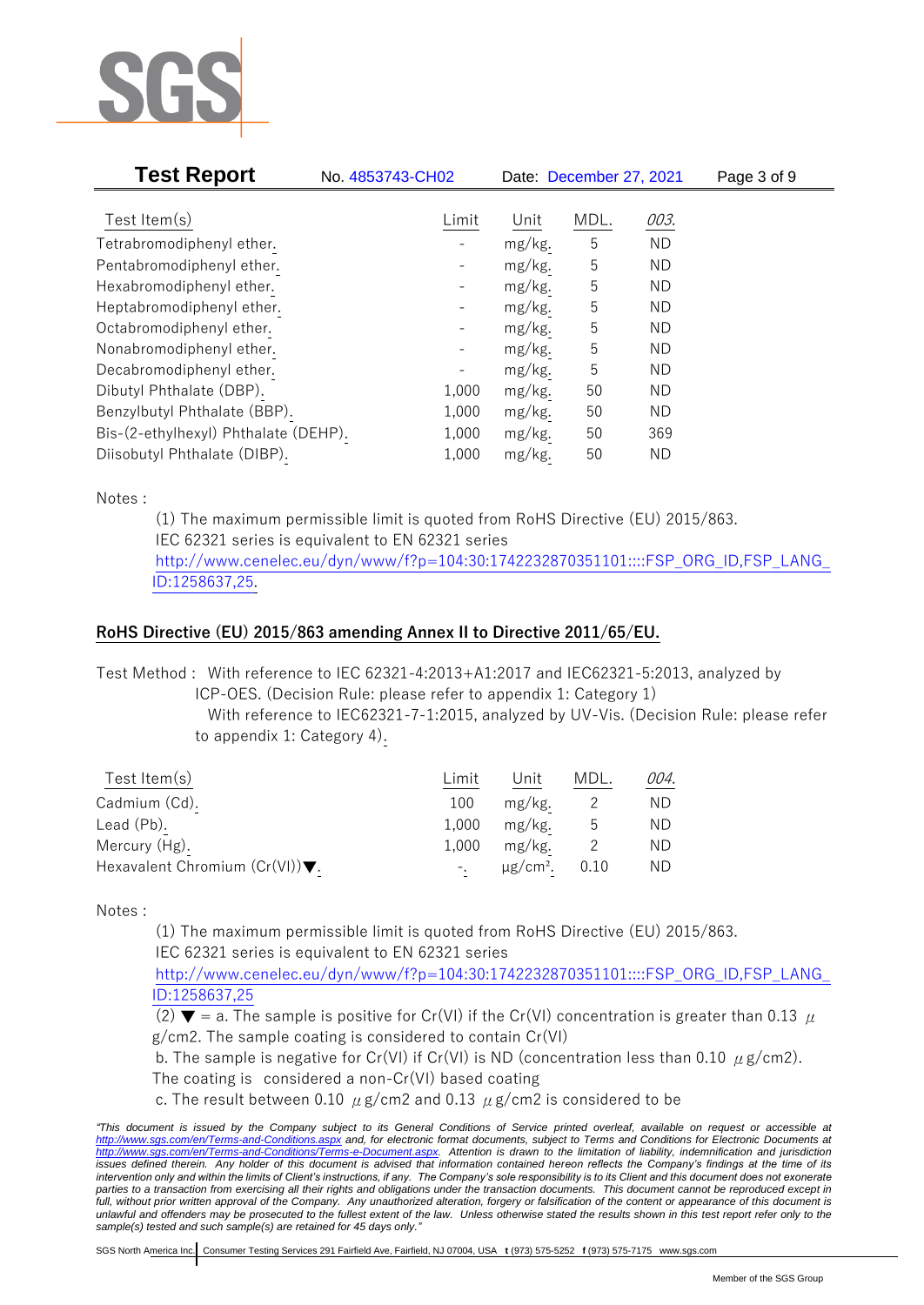

**Test Report** No. 4853743-CH02 Date: December 27, 2021 Page 4 of 9

inconclusive - unavoidable coating variations may influence the determination. Information on storage conditions and production date of the tested sample is unavailable and thus Cr(VI) results represent status of the sample at the time of testing.

*"This document is issued by the Company subject to its General Conditions of Service printed overleaf, available on request or accessible at <http://www.sgs.com/en/Terms-and-Conditions.aspx> and, for electronic format documents, subject to Terms and Conditions for Electronic Documents at [http://www.sgs.com/en/Terms-and-Conditions/Terms-e-Document.aspx.](http://www.sgs.com/en/Terms-and-Conditions/Terms-e-Document.aspx) Attention is drawn to the limitation of liability, indemnification and jurisdiction issues defined therein. Any holder of this document is advised that information contained hereon reflects the Company's findings at the time of its intervention only and within the limits of Client's instructions, if any. The Company's sole responsibility is to its Client and this document does not exonerate parties to a transaction from exercising all their rights and obligations under the transaction documents. This document cannot be reproduced except in full, without prior written approval of the Company. Any unauthorized alteration, forgery or falsification of the content or appearance of this document is unlawful and offenders may be prosecuted to the fullest extent of the law. Unless otherwise stated the results shown in this test report refer only to the sample(s) tested and such sample(s) are retained for 45 days only."*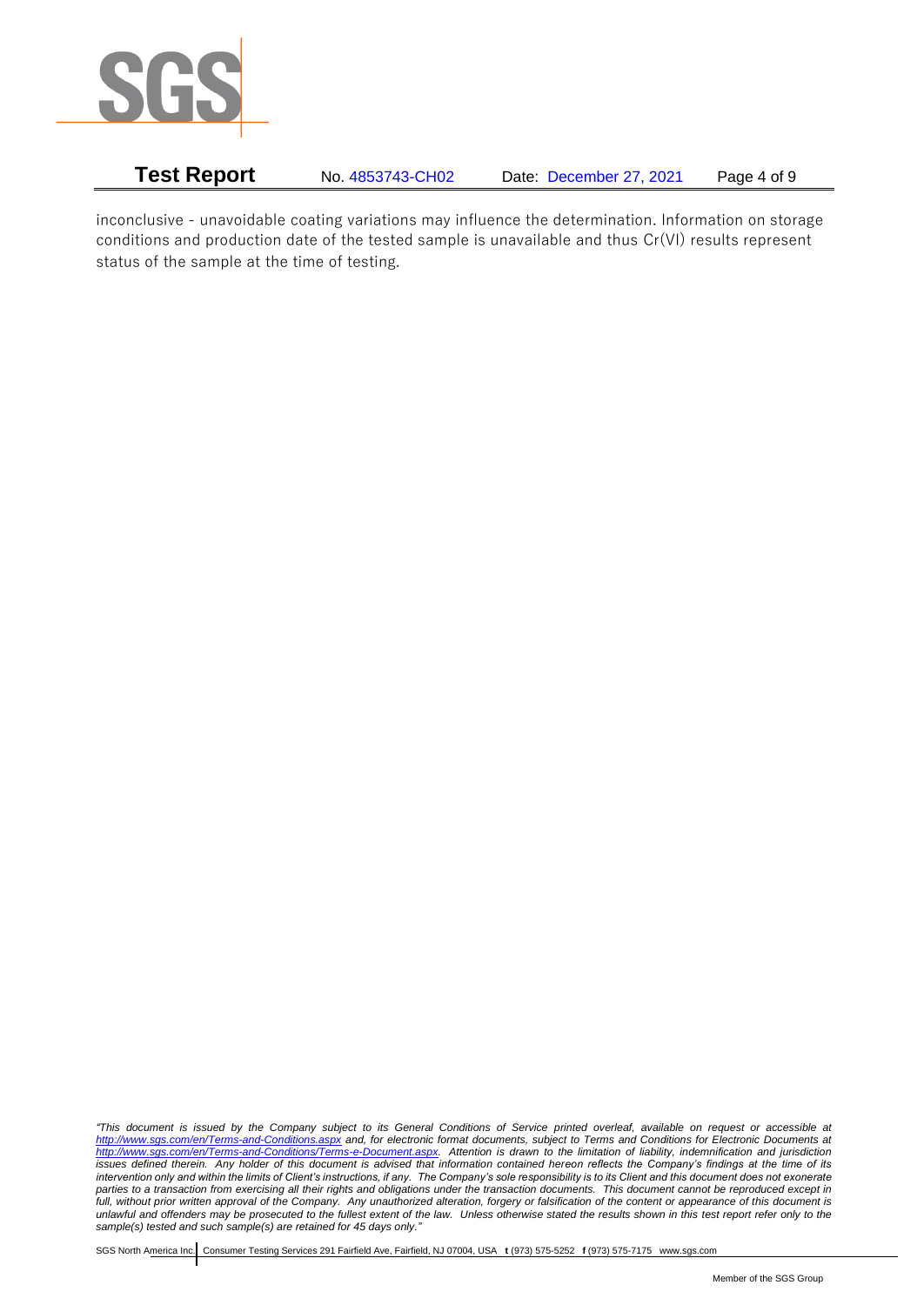

#### Appendix 1

| Category       | Decision Rule Statement                                                                                                                                                                                                                                                                                                                                                                                                                                                                                                                                                                                                                                                                                                                                                                                                                                                                                                                                                                                                                                                                                                                                                                                                                                                                                                                                                                                                                                                                                            |
|----------------|--------------------------------------------------------------------------------------------------------------------------------------------------------------------------------------------------------------------------------------------------------------------------------------------------------------------------------------------------------------------------------------------------------------------------------------------------------------------------------------------------------------------------------------------------------------------------------------------------------------------------------------------------------------------------------------------------------------------------------------------------------------------------------------------------------------------------------------------------------------------------------------------------------------------------------------------------------------------------------------------------------------------------------------------------------------------------------------------------------------------------------------------------------------------------------------------------------------------------------------------------------------------------------------------------------------------------------------------------------------------------------------------------------------------------------------------------------------------------------------------------------------------|
| $\overline{1}$ | The decision rule for conformity reporting is based on the non-binary statement with quard band (is<br>equal to the expanded measurement uncertainty with a 95% coverage probability, w = U95) in<br>ILAC-G8:09/2019 Clause 4.2.3.<br>"Pass - the measured value is within (or below / above) the acceptance limit, where the<br>А.<br>acceptance limit is below / above to the quard band." or "Pass - The measured values were<br>observed in tolerance at the points tested. The specific false accept risk is up to 2.5%.".<br>B.<br>"Conditional Pass - The measured values were observed in tolerance at the points tested.<br>However, a portion of the expanded measurement uncertainty intervals about one or more<br>measured values exceeded / out of tolerance. When the measured result is close to the<br>tolerance, the specific false accept risk is up to 50%.".<br>C.<br>"Conditional Fail - One or more measured values were observed out of tolerance at the<br>points tested. However, a portion of the expanded measurement uncertainty intervals about<br>one or more measured values were in tolerance. When the measured result is close to the<br>tolerance, the specific false reject risk is up to 50%.".<br>"Fail - the measured value is out of (or below / above) the tolerance limit added / subtracted<br>D.<br>to the quard band." or "Fail - One or more measured values were observed out of tolerance<br>at the points tested". The specific false reject risk is up to 2.5%. |
| $\overline{2}$ | The decision rule for conformity reporting is based on BS EN 1811:2011+A1:2015: Reference test<br>method for release of nickel from all post assemblies which are inserted into pierced parts of the<br>human body and articles intended to come into direct and prolonged contact with the skin in<br>Section 9.2 interpretation of results.                                                                                                                                                                                                                                                                                                                                                                                                                                                                                                                                                                                                                                                                                                                                                                                                                                                                                                                                                                                                                                                                                                                                                                      |
| $\overline{3}$ | The decision rule for conformity reporting is based on the general consideration of simple<br>acceptance as stated in ISO/IEC Guide 98-3: "Uncertainty of measurement - Part 3: Guide to the<br>expression of uncertainty in measurement (GUM 1995)", and more specifically for analytical<br>measurements to the EURACHEM/CITAC Guide 2012 "Quantifying Uncertainty in Analytical<br>Measurement *                                                                                                                                                                                                                                                                                                                                                                                                                                                                                                                                                                                                                                                                                                                                                                                                                                                                                                                                                                                                                                                                                                                |
| 4              | The decision rule for conformity reporting is according to the IEC 62321-7-1 Edition 1.0 2015-09<br>Section 7: Table 1-(comparison to standard and interpretation of result)                                                                                                                                                                                                                                                                                                                                                                                                                                                                                                                                                                                                                                                                                                                                                                                                                                                                                                                                                                                                                                                                                                                                                                                                                                                                                                                                       |
| $\overline{5}$ | The decision rule for conformity reporting is according to the IEC 62321-3-1 Edition 1.0 2013-06<br>Annex A.3 interpretation of result.                                                                                                                                                                                                                                                                                                                                                                                                                                                                                                                                                                                                                                                                                                                                                                                                                                                                                                                                                                                                                                                                                                                                                                                                                                                                                                                                                                            |
| 6              | The decision rule for conformity reporting is according to the GB/T 26125-2011 Annex A to H                                                                                                                                                                                                                                                                                                                                                                                                                                                                                                                                                                                                                                                                                                                                                                                                                                                                                                                                                                                                                                                                                                                                                                                                                                                                                                                                                                                                                        |
| 7              | The decision rule for conformity reporting is according to the requested specification or standard<br>(ASTM F963-17 section 4.3.5)                                                                                                                                                                                                                                                                                                                                                                                                                                                                                                                                                                                                                                                                                                                                                                                                                                                                                                                                                                                                                                                                                                                                                                                                                                                                                                                                                                                 |
| $\overline{8}$ | The decision rule for conformity reporting is according to the requested specification or standard<br>(AS/NZS ISO 8124 Part 3 section 4.2)                                                                                                                                                                                                                                                                                                                                                                                                                                                                                                                                                                                                                                                                                                                                                                                                                                                                                                                                                                                                                                                                                                                                                                                                                                                                                                                                                                         |
| Remark I       | If the decision rule is not feasible to be used and the uncertainty of the result is able to be provided.<br>the uncertainty range of the result will be shown in the report. Otherwise, only result will be shown<br>in the report.                                                                                                                                                                                                                                                                                                                                                                                                                                                                                                                                                                                                                                                                                                                                                                                                                                                                                                                                                                                                                                                                                                                                                                                                                                                                               |

*"This document is issued by the Company subject to its General Conditions of Service printed overleaf, available on request or accessible at <http://www.sgs.com/en/Terms-and-Conditions.aspx> and, for electronic format documents, subject to Terms and Conditions for Electronic Documents at [http://www.sgs.com/en/Terms-and-Conditions/Terms-e-Document.aspx.](http://www.sgs.com/en/Terms-and-Conditions/Terms-e-Document.aspx) Attention is drawn to the limitation of liability, indemnification and jurisdiction issues defined therein. Any holder of this document is advised that information contained hereon reflects the Company's findings at the time of its intervention only and within the limits of Client's instructions, if any. The Company's sole responsibility is to its Client and this document does not exonerate parties to a transaction from exercising all their rights and obligations under the transaction documents. This document cannot be reproduced except in full, without prior written approval of the Company. Any unauthorized alteration, forgery or falsification of the content or appearance of this document is unlawful and offenders may be prosecuted to the fullest extent of the law. Unless otherwise stated the results shown in this test report refer only to the sample(s) tested and such sample(s) are retained for 45 days only."*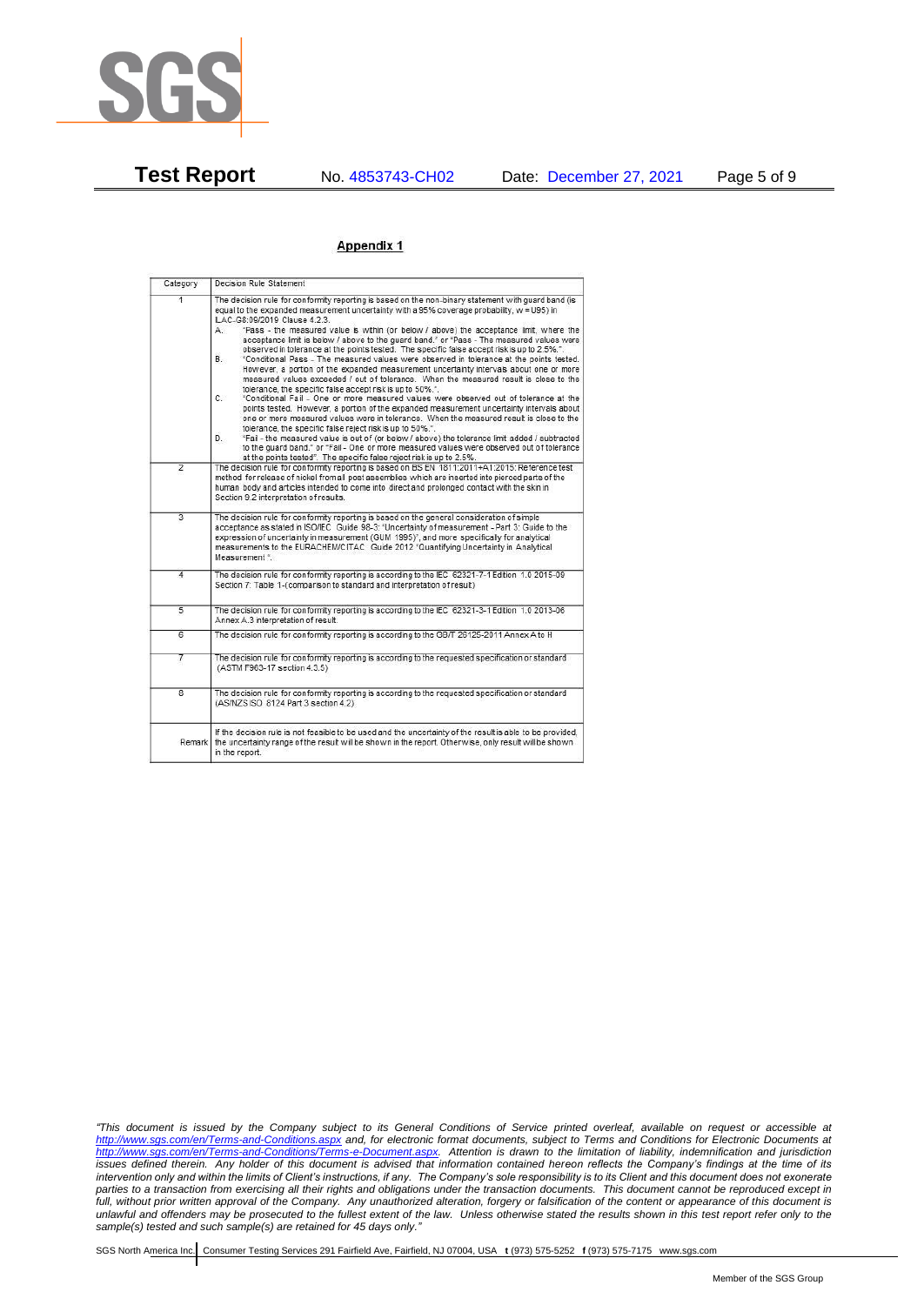

| <b>Test Report</b> | No. 4853743-CH02 | Date: December 27, 2021 | Page 6 of 9 |
|--------------------|------------------|-------------------------|-------------|
|                    |                  |                         |             |

Flowchart:



Note : 1) Boiling water test method was also performed for the analysis of Cr (VI) in metal sample. 2) The polymeric samples were dissolved totally by pre-conditioning method according to above flow chat for Cd, Pb and Hg contents analysis

| Operator       | Chiu Kan Yuen/ Tang Koon Pang (Acid digestion) |  |
|----------------|------------------------------------------------|--|
|                | Chiu Kan Yuen (Dry Ashing)                     |  |
|                | Nick Liu (Hexavalent Chromium)                 |  |
|                | Kent Wan (PBBs and PBDEs)                      |  |
| Section Chief: | Chan Chun Kit, Dickson                         |  |

*"This document is issued by the Company subject to its General Conditions of Service printed overleaf, available on request or accessible at <http://www.sgs.com/en/Terms-and-Conditions.aspx> and, for electronic format documents, subject to Terms and Conditions for Electronic Documents at [http://www.sgs.com/en/Terms-and-Conditions/Terms-e-Document.aspx.](http://www.sgs.com/en/Terms-and-Conditions/Terms-e-Document.aspx) Attention is drawn to the limitation of liability, indemnification and jurisdiction issues defined therein. Any holder of this document is advised that information contained hereon reflects the Company's findings at the time of its intervention only and within the limits of Client's instructions, if any. The Company's sole responsibility is to its Client and this document does not exonerate*  parties to a transaction from exercising all their rights and obligations under the transaction documents. This document cannot be reproduced except in *full, without prior written approval of the Company. Any unauthorized alteration, forgery or falsification of the content or appearance of this document is unlawful and offenders may be prosecuted to the fullest extent of the law. Unless otherwise stated the results shown in this test report refer only to the sample(s) tested and such sample(s) are retained for 45 days only."*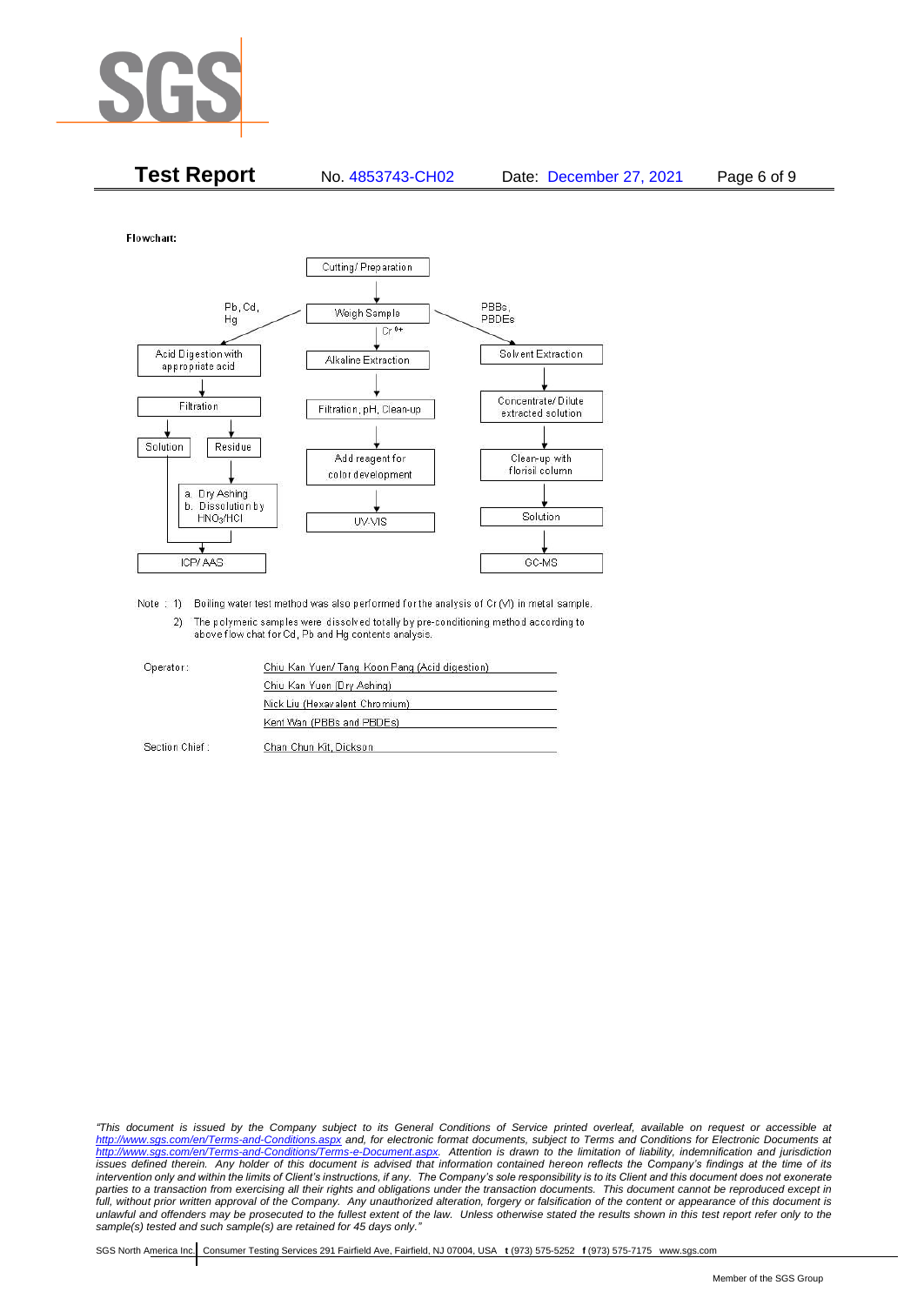

#### **Flowchart for Phthalates measurement**

Method: IEC 62321-8:2017



Tested by Checked by Lumpy Lee

Edmund Kwan

*"This document is issued by the Company subject to its General Conditions of Service printed overleaf, available on request or accessible at <http://www.sgs.com/en/Terms-and-Conditions.aspx> and, for electronic format documents, subject to Terms and Conditions for Electronic Documents at [http://www.sgs.com/en/Terms-and-Conditions/Terms-e-Document.aspx.](http://www.sgs.com/en/Terms-and-Conditions/Terms-e-Document.aspx) Attention is drawn to the limitation of liability, indemnification and jurisdiction issues defined therein. Any holder of this document is advised that information contained hereon reflects the Company's findings at the time of its intervention only and within the limits of Client's instructions, if any. The Company's sole responsibility is to its Client and this document does not exonerate*  parties to a transaction from exercising all their rights and obligations under the transaction documents. This document cannot be reproduced except in *full, without prior written approval of the Company. Any unauthorized alteration, forgery or falsification of the content or appearance of this document is unlawful and offenders may be prosecuted to the fullest extent of the law. Unless otherwise stated the results shown in this test report refer only to the sample(s) tested and such sample(s) are retained for 45 days only."*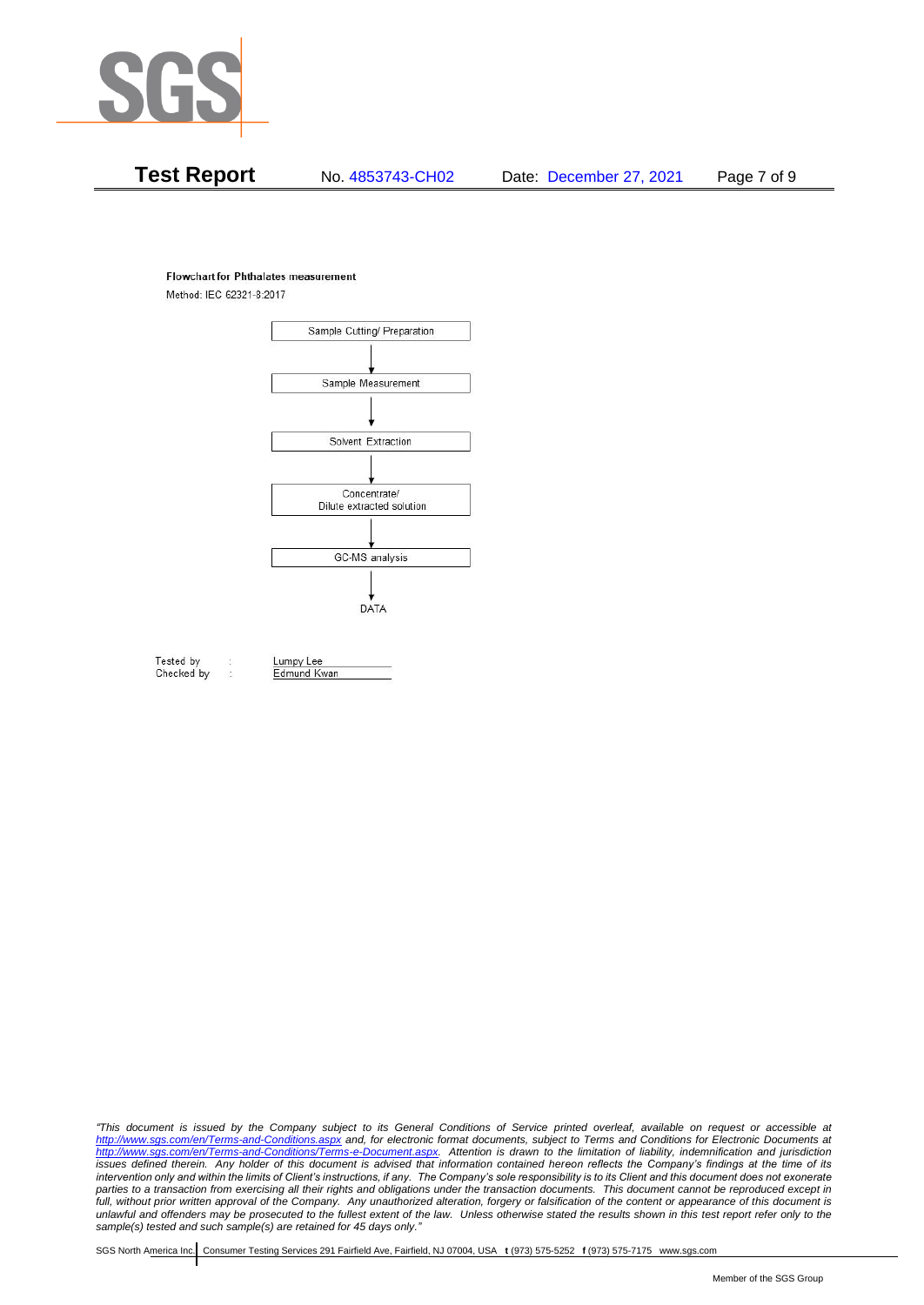

**Test Report** No. 4853743-CH02 Date: December 27, 2021 Page 8 of 9

Flowchart of IEC 62321 for metal analysis



The metallic samples were dissolved totally by pre-conditioning method according to above flow chart for Cd, Pb and Hg contents analysis.

| Operator:      | Nick Liu (Hexavalent Chromium)                  |  |  |
|----------------|-------------------------------------------------|--|--|
|                | Tang Koon Pang / Chiu Kan Yuen (Acid digestion) |  |  |
| Section Chief: | Chan Chun Kit, Dickson                          |  |  |

*"This document is issued by the Company subject to its General Conditions of Service printed overleaf, available on request or accessible at <http://www.sgs.com/en/Terms-and-Conditions.aspx> and, for electronic format documents, subject to Terms and Conditions for Electronic Documents at [http://www.sgs.com/en/Terms-and-Conditions/Terms-e-Document.aspx.](http://www.sgs.com/en/Terms-and-Conditions/Terms-e-Document.aspx) Attention is drawn to the limitation of liability, indemnification and jurisdiction issues defined therein. Any holder of this document is advised that information contained hereon reflects the Company's findings at the time of its intervention only and within the limits of Client's instructions, if any. The Company's sole responsibility is to its Client and this document does not exonerate*  parties to a transaction from exercising all their rights and obligations under the transaction documents. This document cannot be reproduced except in *full, without prior written approval of the Company. Any unauthorized alteration, forgery or falsification of the content or appearance of this document is unlawful and offenders may be prosecuted to the fullest extent of the law. Unless otherwise stated the results shown in this test report refer only to the sample(s) tested and such sample(s) are retained for 45 days only."*